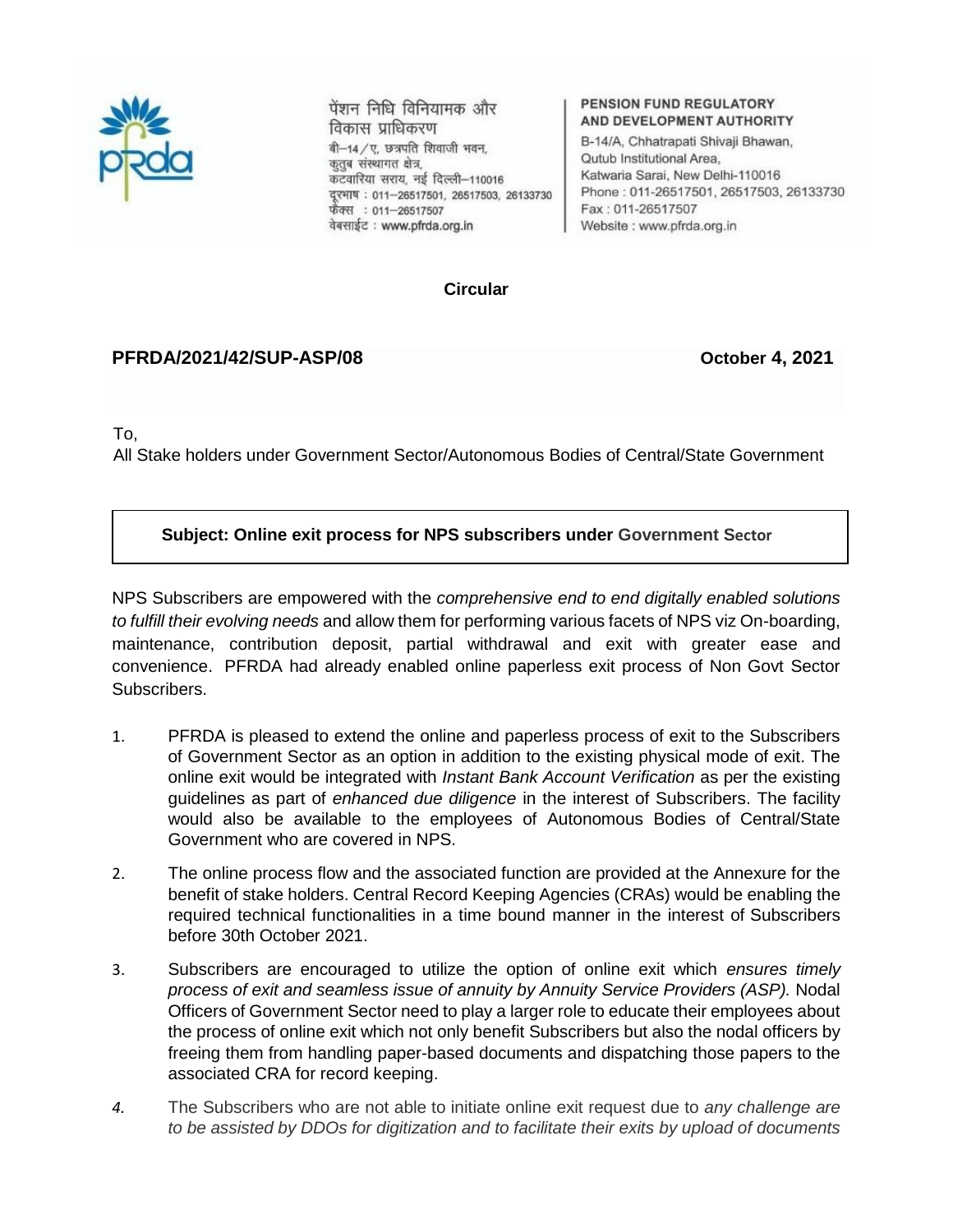*in CRA system on behalf of Subscribers, for the benefit of those Subscribers to derive the intended benefit.*

CRAs are advised to create wide awareness through targeted campaign, educational videos and any other creative modes for the desired outcome. This circular is issued under Section 14 of PFRDA Act 2013 and is available at PFRDA's website *(www.pfrda.org.in)* under the Regulatory framework.

 $\gamma$ 

**K. Mohan Gandhi** (Chief General Manager)

**Encl: A/a**